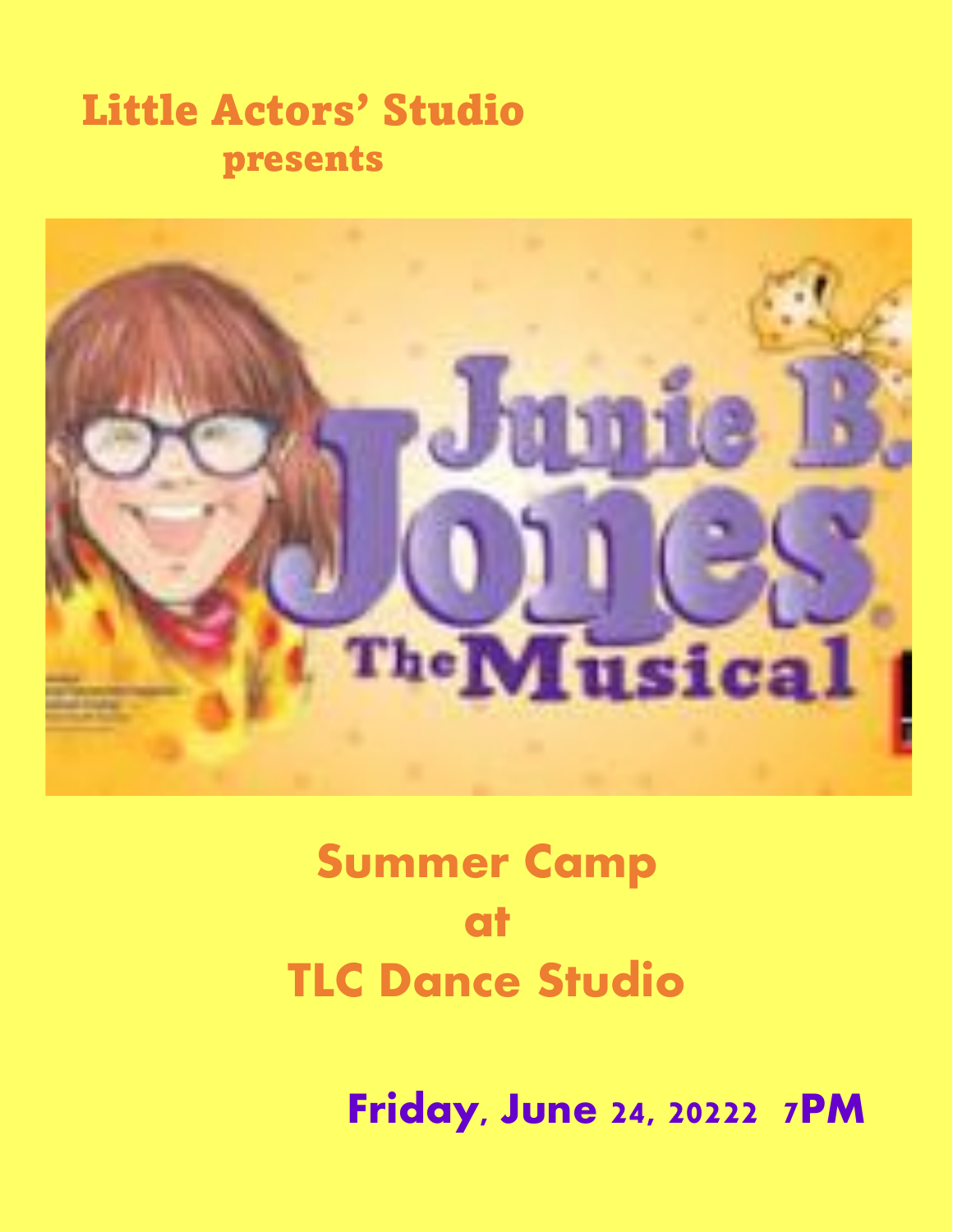Book and Lyrics by **Marcy Heisler**

> Music by **Zina Goldrich**

Adapted from the Junie B. Jones series of books by **Barbara Park**

*Junie B. jones the Musical* is presented through special arrangement with and all authorized materials are supplied by Music Theatre International, New York, NY (212) 541-4684 mtishows.com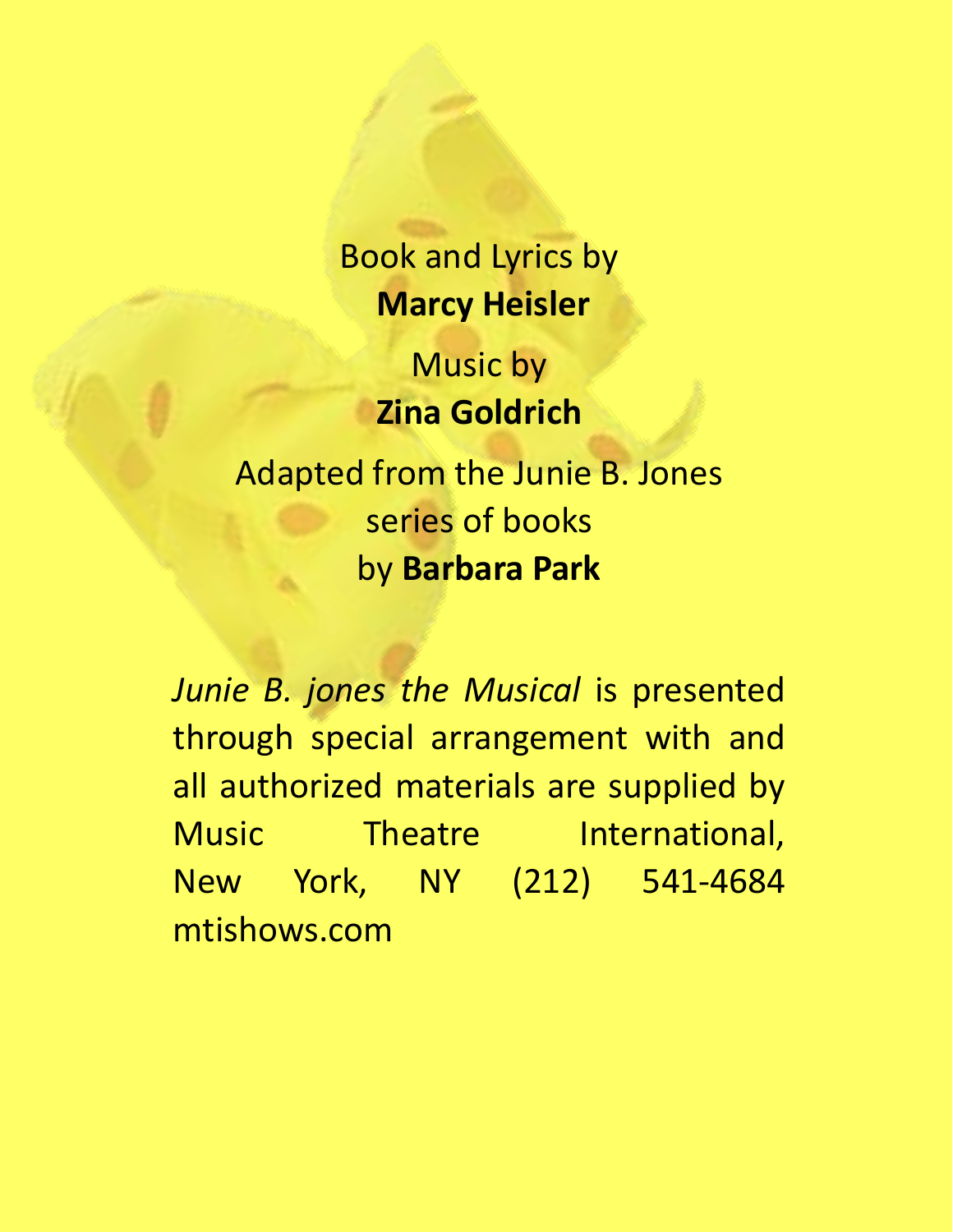

# PRODUCTION **CREDITS**

Artistic Director/Choreographer **Amber Lopez**

> Director/Choreographer **Alex Lopez**

**Director Megan Williams**

Stage Manager **DoryAnne Wood** 

#### Backstage Assistants **Andy Moran and Brianna Barner**

Dance Captain **Chloe Shin**

Sound **Brianna Barner**

Video

**Andy Moran**

Photography **Noah Bryant**

Microphone Technician **Gwen Wetekamp**



Special thanks to Deborah and Phil Bowman! Special thanks to Franco Lopez!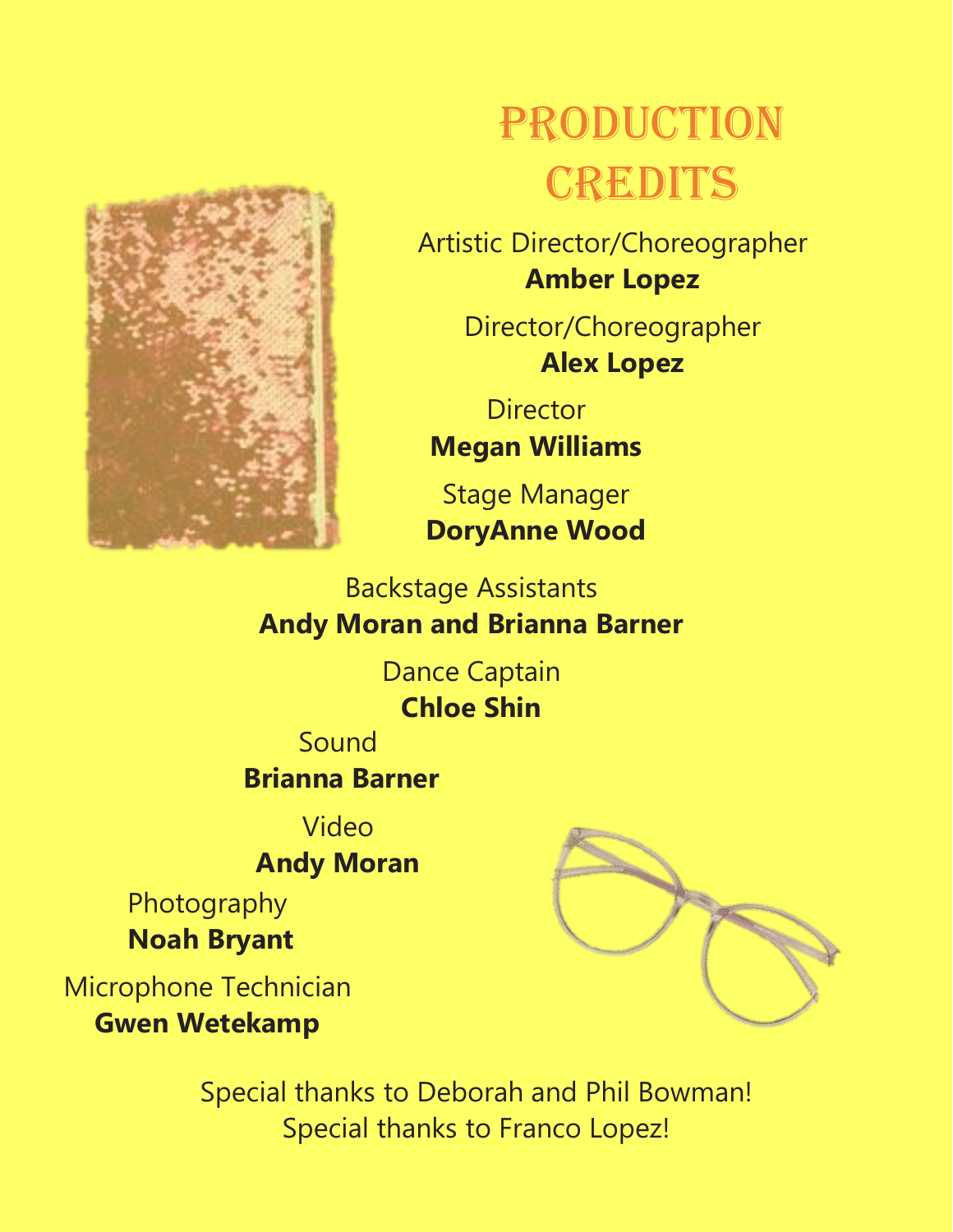CAST

Adelaide Tansill Junie B. (2)/Paige

Annie Munk Junie B. (1)/Pedro

> Chloe Shin **Chenille**

Christine Cembor **Shelly** 

Darby Shelly Daddy/Student

Gaby Renteria Mother/Grace

Kelly Gilbert **Camille** 

Liam Bryan **Herb** 

Louisa Munk Bobbi Jean Piper

McKenzie Aguilera May

NancyClaire Wood Mrs. Gladys Gutzman

Santiago Renteria Mr. Woo/David

Shannon Wahn Mrs. Scary

> Sophia Lee **Lucille**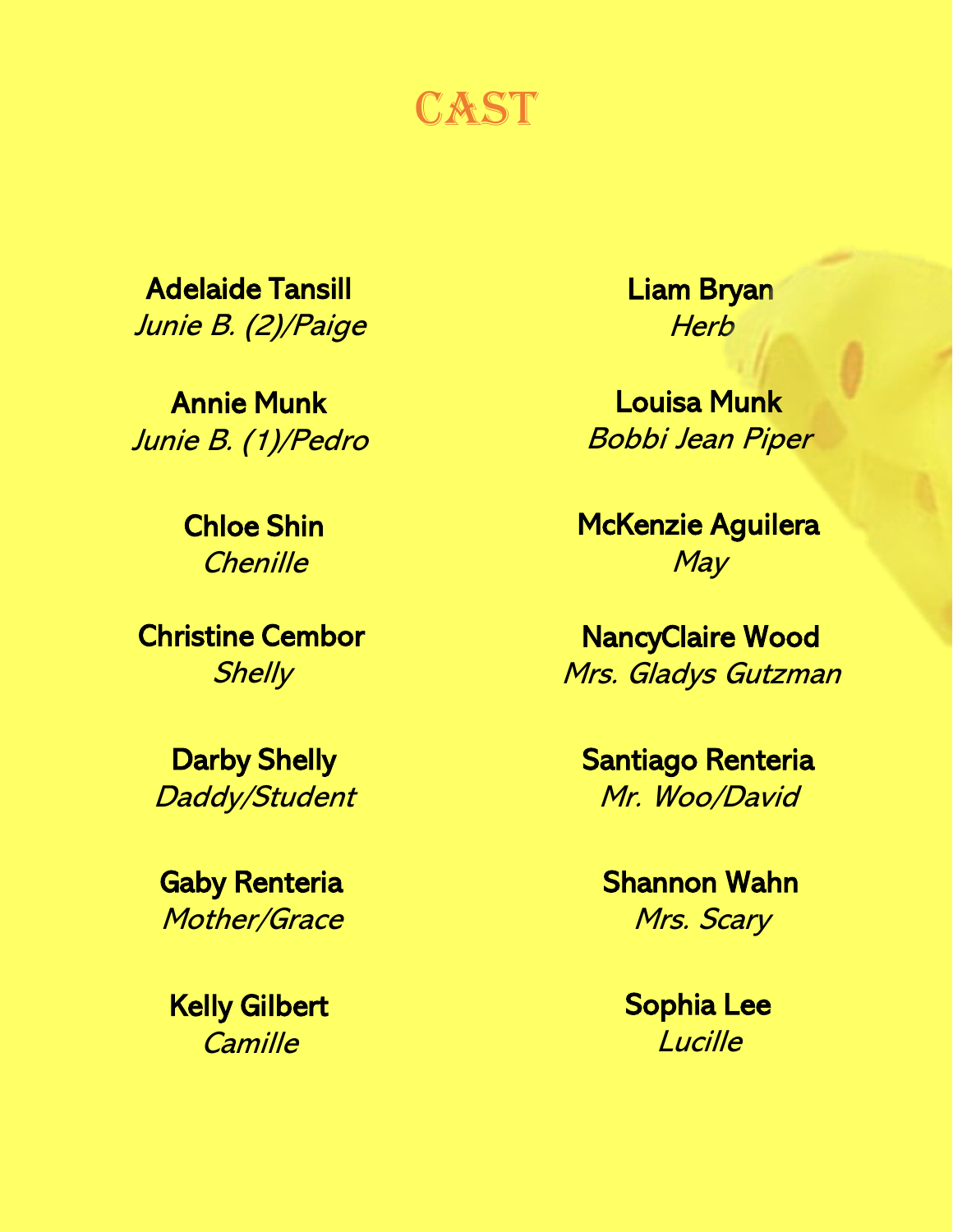### Musical Numbers

**Top Secret Personal Beeswax** Junie B. (1), Company

**Lucille, Camille, Chenille** Lucille, Camille, Chenille

**You Can Be My Friend** Junie B. (1), Herb, Company

> **You Need Glasses Company**

**Now I See** Junie B. (1), Company, Herb, Lucille

**Gladys Gutzman** Company, Shelly, May, Lucille, Junie B. (1), Camille, Chenille, Mrs. Gutzman

> **Kickball Tournament** Company, Junie B. (2)

**Kickball Tournament (Reprise)** Lucille, Camille, Chenille

**Make Lemonade** Junie B. (2), Company, Mother, Daddy

#### **Writing Down the Story of My Life/ Top Secret Personal Beeswax (Reprise)**

Junie B. (2), Shelly, May, Herb, Lucille, Camille, Chenille, Mrs. Gutzman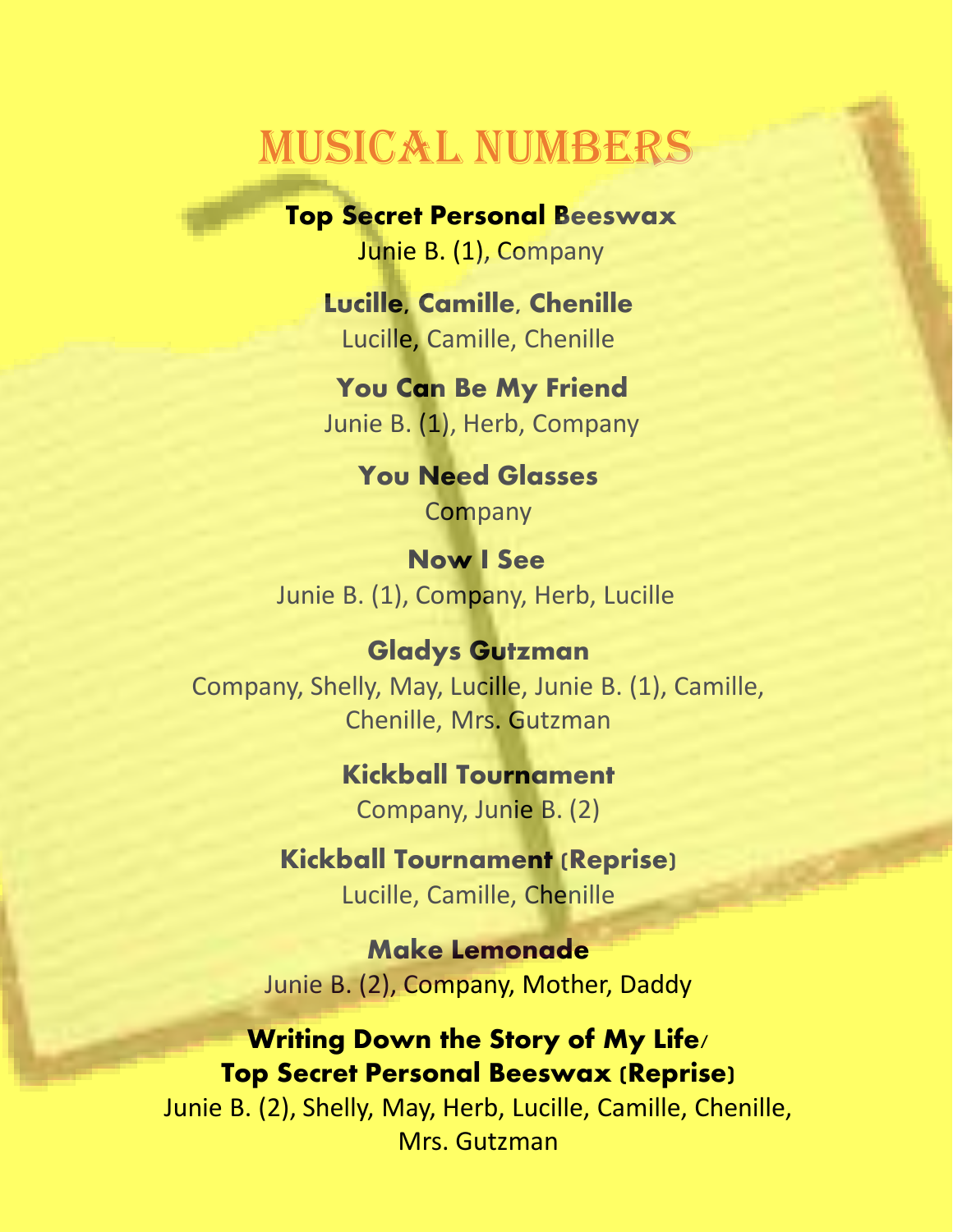## DIRECTOR'S MESSAGE

We celebrate our 4<sup>th</sup> summer making great theatre with our actors! It has become a tradition now to have our performances outside and to take our actors to perform for the residents of a local Retirement Home. This summer we visited Magnolia Place in Roswell.

This year, I am so pleased to welcome Ms. Megan to Summer Camp. Ms. Megan has been an amazing assistant this whole season and I look forward to a long partnership with her. Mr. Alex has been involved in every Summer Camp we've had, and he now joins Little Actors' Studio full time. Mr. Alex is going to keep me up to date with technology!

We are happy to see our actors returning year after year to our program as well as discovering new talent and friends. It is an awesome responsibility to be molding the minds of these precious little actors and not one that I take lightly. The skills these young actors are learning will help them throughout their lives. We are building self-confidence, out-of-the-box thinking, and the ability to work cooperatively with others of all ages.

I am always impressed at how brave these actors are as they go out on stage to sing like no one is listening, dance like no one is watching, and act like their lives depend on it. Their favorite part might be dressing up, learning the exciting music, or kicking up their heels, but surely your favorite part will be watching the joy of our little actors as they bring you *Junie B.* Jones, the Musical!

-- Ms. Amber